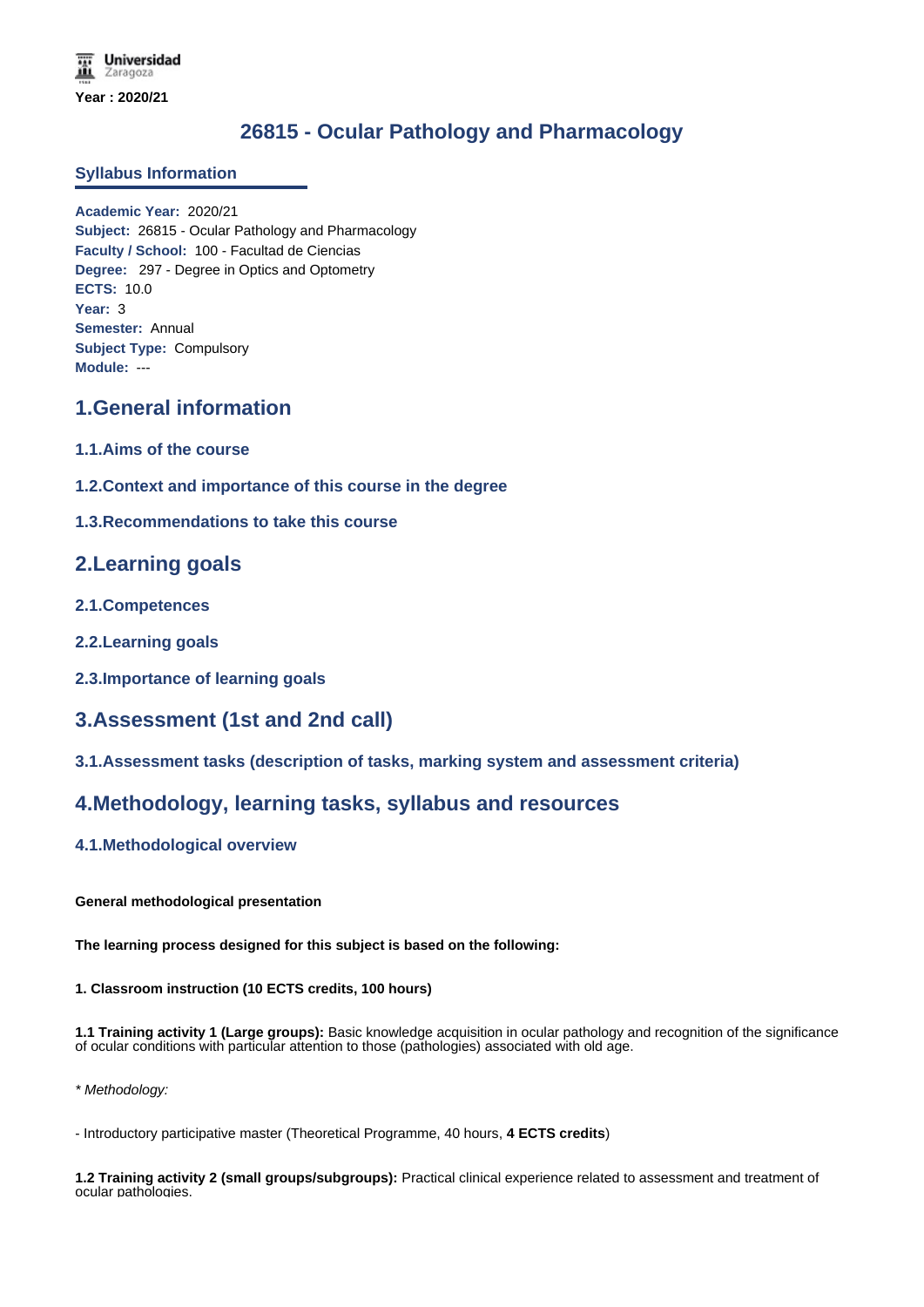*\* Methodology:*

- Internship in hospital centre, external curricular practices. Training with real patients (40 hours, **4 ECTS credits**)

- Case and problem solving. Seminars (10 hours, **1 ECTS credit**)

**-** Laboratory practice. Workhops. Seminars. (10 hours, **1 ECTS credit**)

#### **2. Non-presential teaching (10 ECTS credits, 150 hours)**

It is the independent student's work devoted to the theoretical programme and the preparation of seminars and workshops both before and after they take place.

In the subject ?Principios de Patología y Farmacología Ocular? (Principles of Ocular Pathology and Pharmacology), Moodle (Anillo Digital Docente), which has been arranged in order to complement classroom instruction, is given great weight.

It consists of:

- General information about the subject stating the Programme, Objectives and Evaluation Criteria.

- Documents enabling the preparation of Seminars, Workshops and Practice. These documents will allow the assessment of themselves during the training activities mentioned.

Development and presentation of a monitored work

- Library: with clinical and surgical procedures.
- Practical clinical cases complementing theoretical teaching.
- Questionnaire of exam possible questions to help the students with their preparation.

#### **4.2.Learning tasks**

**The programme offered to students in order to help them achieve the results expected includes in the syllabus**

#### **4.3.Syllabus**

**1: Theoretical Programme in Ocular Pathology and Pharmacology.**

#### **Unit I. Ocular Pharmacology**

- Topic 1. Pharmacology concept. General cycle of medications.
- Topic 2. Pharmacokinetics. Medication uptake and routes of administration.
- Topic 3. Pharmacokinetics. Drug metabolism.
- Topic 4. Pharmacodynamics. Action, effect and mechanism of action.
- Topic 5. Pharmacodynamics. Pharmacological interactions. Synergies and antagonisms.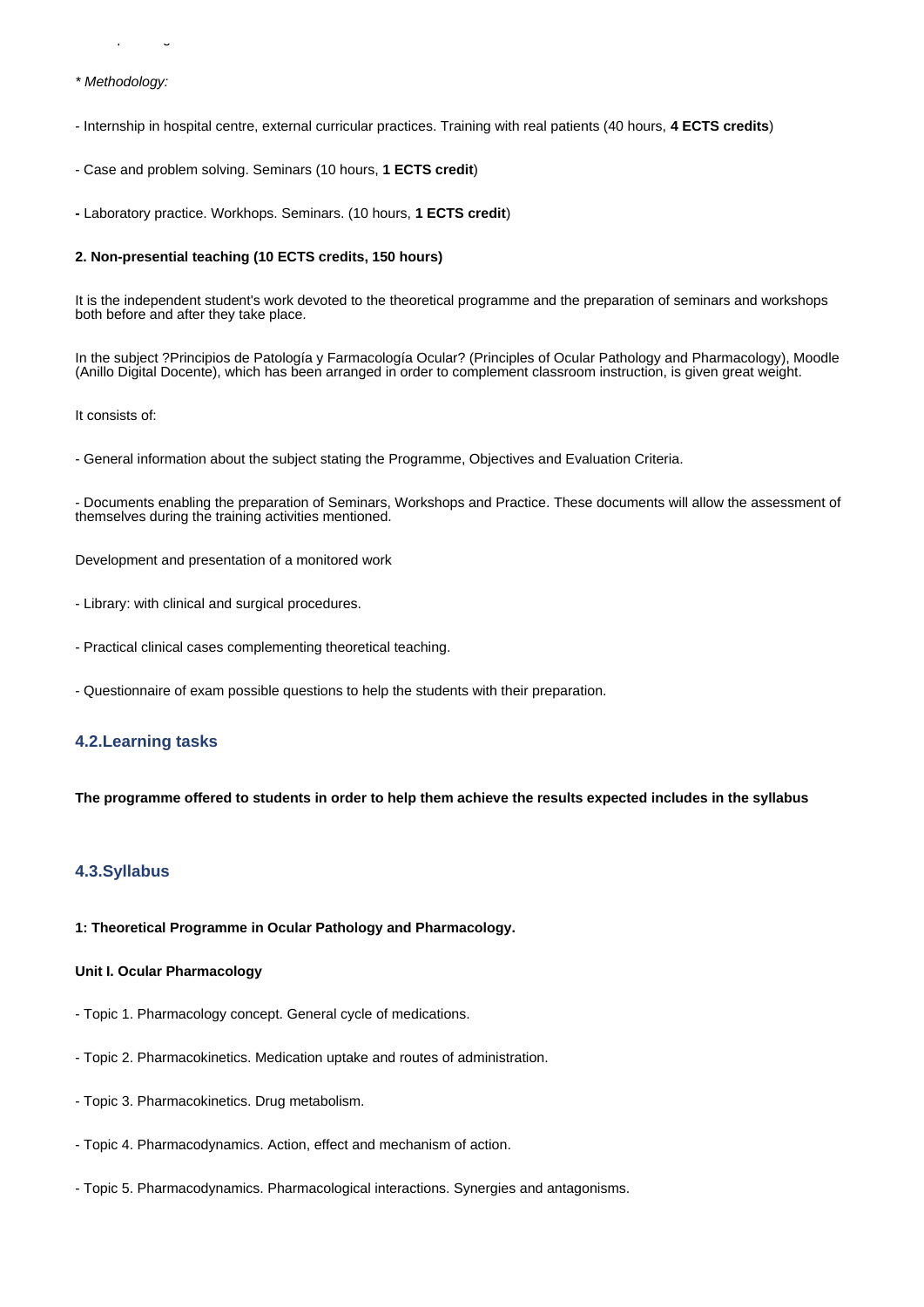- Topic 6. Pharmaceutics. Factors influencing bioavailability.
- Topic 7. Pharmaceutics. Preparations for ophthalmological use.

- Topic 5. Pharmacodynamics. Pharmacological interactions. Synergies and antagonisms.

- Topic 8: Pharmaceutics. Tear substitutes.

#### **Unit II. Basic Unit**

- Topic 9. Ophthalmological clinical history. Ophthalmological semiology.
- Topic 10. Basic Clinical Ophthalmological Examination.
- Topic 11. Ophthalmological Examination Techniques.

#### **Unit III. Preventive ophthalmology.**

- Topic 12. Primary Open-Angle Glaucoma.
- Topic 13. Vascular retinopathy.
- Topic 14. Intraocular tumors.

#### **Unit IV. Decrease in Visual Acuity**

- Topic 15. Lens pathology.
- Topic 16. Intermediate uveitis.
- Topic 17. Posterior uveitis. Endophthalmitis.
- Topic 18. Papilla edema.
- Topic 19. Anterior and posterior optic neuropathy.
- Topic 20. Optic chiasm pathology and retrochiasmatic routes.
- Topic 21. Age-Related Macular Degeneration.
- Topic 22. Central retina degeneration.
- Topic 23. Retinal vascular occlusion.
- Topic 24. Vitro-Retinal Hemorrhage. Retinal Detachment (Peripheral Degeneration of the Retina).

#### **Unit V. Differential diagnosis of red eye**

- Topic 25. Eyelid pathology. Inflammatory. Tumoral. Alterations in form and position.
- Topic 26. Dry Eye Syndrome. Concept. Etiopathogenesis. Classification.
- Topic 27. Dry Eye Syndrome. Clinical manifestations. Diagnosis guidance.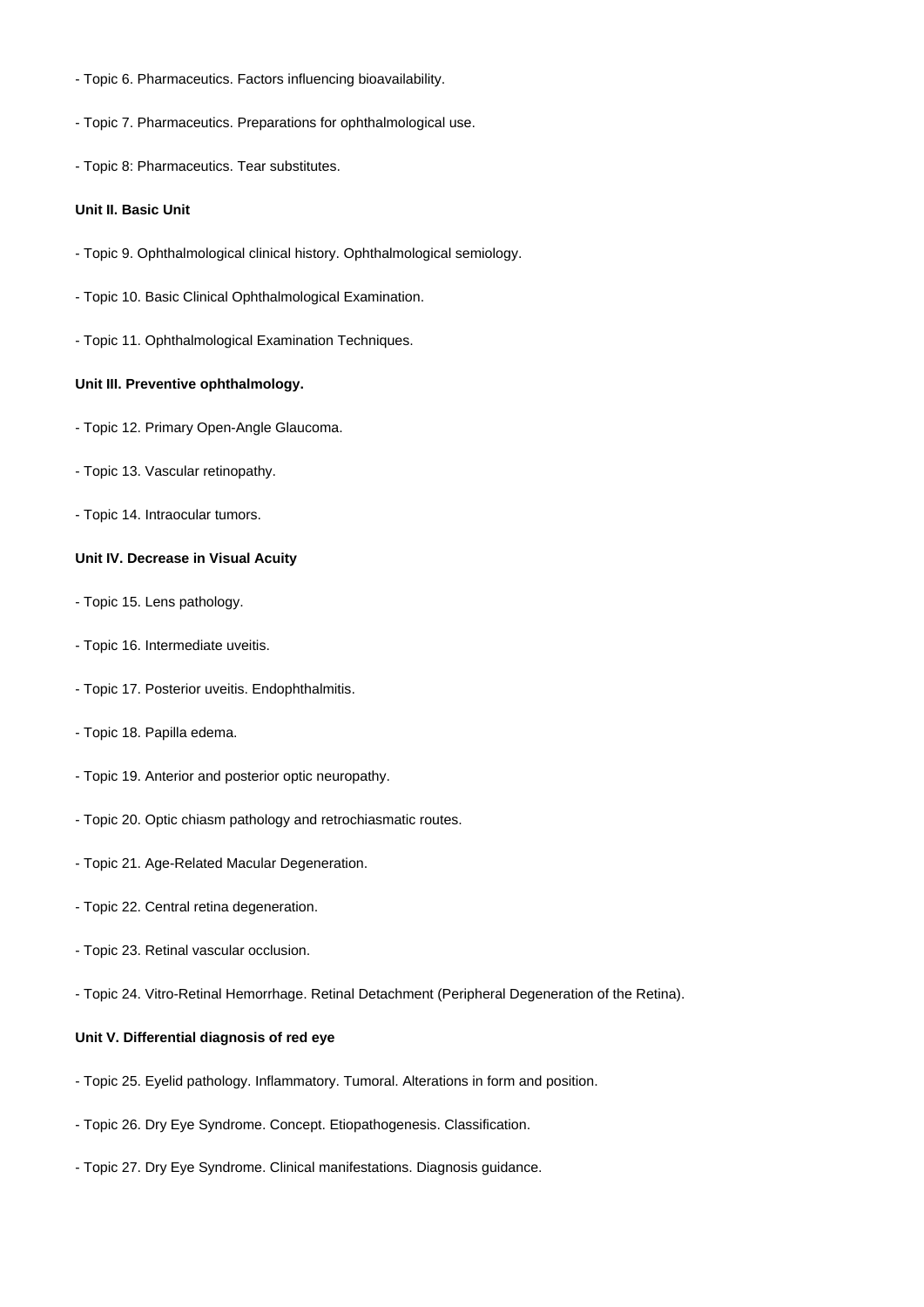- Topic 28. Pathology of the conjunctiva I: Conjunctivitis.
- Topic 29. Pathology of the conjunctiva II: Scleral tumors.
- Topic 30. Cornea pathology I: Keratitis.
- Topic 31. Cornea pathology II: Dystrophy and degeneration.
- Topic 32. Acute glaucoma attack.
- Topic 33. Anterior uveitis.

#### **Unit VI. Ocular traumatology.**

- Topic 34. Anterior and posterior segment traumatic syndrome.

#### **Unit VII. Advanced Neuro-Ophthalmology**

- Topic 35. Pupil Route.
- Topic 36. Nystagmus. Facial spasm. Headeache.
- Topic 37. Paralysis of cranial nerves.

#### **Unit VIII. Tear duct and ocular adnexa pahtology.**

- Topic 38. Lacrimal drainage system pathology.
- Topic 39. Orbital pathology. Thyroid ophthalmopathy.

#### **2:Programme of seminars in Ocular Pathology and Pharmacology.**

- **Seminar 1:** Fluorescein angiography. Basics and fundamentals.
- **Seminar 2:** special explorations of the Anterior segment: OCT
- **Seminar 3: Visual field evaluation.**
- **Seminar 4**: diagnostic protocols in Glaucomatous disease.
- **Seminar 5:** Visual acuity loss
- **Seminar 6:** Meibomian gland dysfunction syndrome
- **Seminar 7**: Visual function exploration of neuro-ophthalmological diseases.
- **Seminar 8:** electrophysiology of the visual system
- **Seminar 9: The image in ophthalmology**
- **Seminar 10: Opthalmovideo**

#### **3:Workshop programme of ocular pathologies and pharmacology.**

- **Workshop 1**: Programme of Glaucoma early detection. Optometric approach.
- **Workshop 2**: Early detection protocol of vascular retinopathies. Telemedicine.
- **Workshop 3:** Optometric solutions and applications in ophthalmological pathologies.